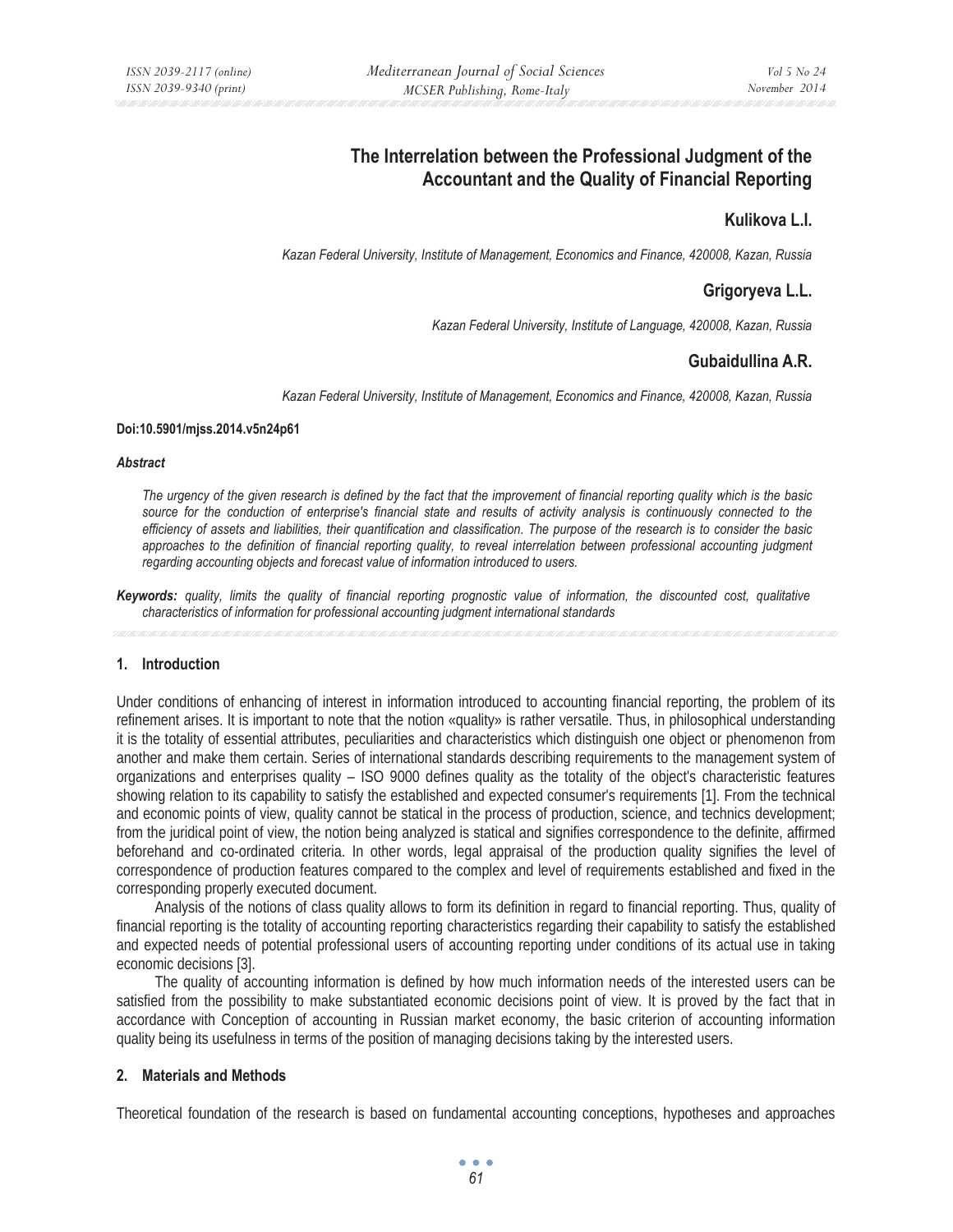presented in classical and modern academic economic literature. Methodological foundation of this work is the systematic approach to the processes and phenomena being investigated, methods of dialectical and formal logics. A wide range of methods were used: comparative analysis, synthesis, systematization and generalization of theoretical materials, summary and grouping, analytical procedures and other methods.

## **3. Results and Discussion**

Conceptual bases of preparation and presentation of financial report turn out to be ideal vision of financial reporting which in practice cannot be achieved [14]. This is proved by the fact that financial reporting is largely based on assessments, judgments, since significant role in the formaton of accounting financial reporting belongs to professional judgment of an accountant. Conceptual bases give general definition of qualitative characteristics of useful financial information, define basic (fundamental) characteristics which make information useful and improving qualitative characteristics which enhance the usefulness of information and define the sole limitation to useful financial accounting – expenditures [5].

Frequently the choice of the ways of accounting may be connected to the necessity to make choice between this or that requirement. For example, methods providing plenitude of economic life facts accounting may not completely meet such a requirement as rationality and vice versa. To provide timeliness of information, occasionally it is necessary to sacrifice the plenitude and reliability of data; at the same time the expectation of moment when all details of economic operations become precisely known allows to reach reliability of information but makes it useless for timely decision taking by the users [8].

In such situations the company's management and specialists should evaluate the level of influence of the method chosen upon financial information usefulness and decide which requirement to choose. Relative importance of separate requirements in different economic conditions is determined by professional judgment [6].

From our point of view, professional judgment could be characterized as a proved opinion of a professional accountant given under conditions of uncertainty during qualification, cost measurement, classification and evaluation of economic facts significance for purpose of accounting reporting based on the available at the this point entire, true and objective information and peculiarities of managing subject's functioning [3].

Professional judgment within concrete decision should possess two features:

- decrease entropy in the accounting system (exclude variativeness in parameters of accounting politics in regard to homogeneous group of economic life factors);
- introduce value for the accounting system being modelled during the presentation of finacial reporting [11].

Threfore, it is possible to conclude that since the accountant's professional judgment means conscious influence upon the shape and content of accounting balance within working principles and standards aimed at the formation the of indices corresponding strategic goals of the enterprise's development set beforehand, it turns out to be one of the basic means of quality management. This occurs by the following directions: variation of indices of accounting balancing with the help of its items' assessment and change of the assets and liabilities structures. This fact can influence prognostic value of information and thereby influence its quality [9].

Nevertheless, the enhancement of financial reporting quality becomes complicated because of its economic nature, since it is restricted by a number of aspects: accounting reporting cannot deliver all information which is required by the users (it is necessary to include information about economic, political, branch events from other sources); accounting is not intended to reflect the company's cost, it must provide information which helps the users to estimate such cost: each group of the main users may have their own information needs, and these needs of individual groups of users may conflict with each other.

Apart from the above said, financial reporting traditionally contained information about previous events, and recently increase of need in forecasting information is observed [10]. At the same time, data for the accounting date or period could be used to forecast future [13]. The degree of these results correspodence made during such an investigation is determined by the quality of information provision.

In connection with this fact large practical importance belongs to the methods of perspective analysis which allow to take managing decisions evaluating possible situations and making choice between several alternative variants. The key moment during preparation of financial reporting is determination of initial and further evaluation of assets and company's liabilities since reliability and reality of the given information depend on it and therefore validity of the economic decisions accepted on its basis [12]. Under such conditions particular urgency is given to validity of the way of assessment which concerns the jurisdiction of the accountant's professional judgment.

Reflection of assets and liabilities in accounting (financial) reporting according to the initial cost does not always allow to take into account influence of such macroeconomic factors as depreciation of national currency, inflation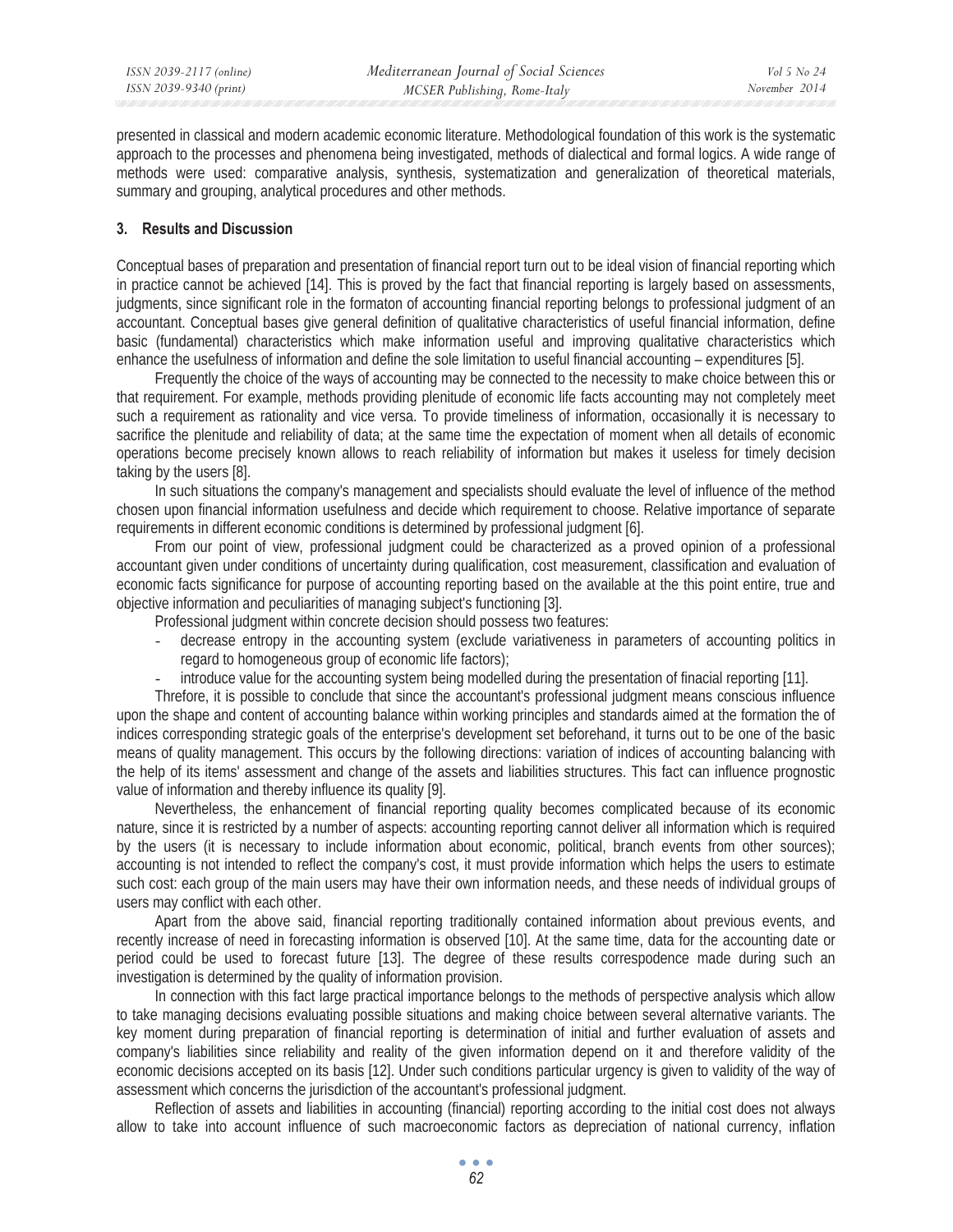background that can lead to significant misrepresentation of information accounting value. In connection to this it is necessary to seek other approaches to consider influence of macroeconomic factors on the assessment of assets and liabilities in accordance with forecast of funds movement and individual entrepreneurers' preferences, i.e. the use of the discounted cost.

The discounted cost as a type of assessment allows to determine the cost of assets and liabilities from the postion of temporal cost of money concept. The use of the discounted cost during the assessment of assets and liabilities is proposed by a wide range of international standards. In particular, to them belong IFRS 2 «Reserves», IFRS 16 «Main means», IFRS 38 «Nonmaterial assets» - concerning assessment of assets purchased with deferment of payment, ISFR 39 «Financial instruments : recognition and payment», IFRS 40 «Investment real estate», IFRS 41 «Agriculture», IFRS 3 «Unification of business», IFRS 5 «Long-term assets intended for sale and discontinued activity» with determination of fare cost of financial assets, IFRS 18 « Profit» with provision of counterpart with delay in payment determined by discounting of future entries sum; IFRS 36 «Depreciation of assets» with determination of value from the assets use figured out by discounting of future cash flows the receipt of which is anticipated from the assets, IFRS18 «Profit» with recognition of profit in size of the discounted sum of future entries in the event of the provision of counterpart with delay in payment for a long time, IFRS 17 «Rent» with evaluation of the discounted cost of minimal rent payments and evaluation of gross investments in rent. Despite the discounting technique unified for all cases of its application, calculation of the discounting rate being used and determination of discounting period differ in each separate case and concern jurisdiction of the accountant's professional judgment [2].

At the same time it is important to note that increase in forecast value of information is possible to reach by decrease in part of partial assessments in choice of the object's accounting, its assessment and further reflection in accounting [7]. Nevertheless, as it was mentioned above, according to Russian and international law qualification and quantification of objects concern jurisdiction of the accountant's professional judgment. Within the formation of accounting politics, the choice of accounting type is granted capable of influencing in a large degree indices of the company's financial state, this can significantly influence the quality of accounting.

In connection to this fact, important role is given to the comparison of information – qualitative characteristics which give the users opportunity to identify and understand similarities and differences between the parts of financial reporting [7]. Since the users' decisions involve choice between the alternatives, information about reporting company is more useful if it is compared to analogous information about other companies and analogous information about the given company for another period or date.

Control carries out an important function in the system of the reporting users' provision with the quality information and assists in the enhancement of information reliability, correspondence of indices of accounting reporting with the established requirements. Hold of control over accounting reporting quality is directed to the protection of public interests and provision of truthfulness of official accounting reporting, i.e. refers to financial regulating and is of public and law nature.

Scholar A.F. Sokolovsky points out on the existence of two main ways to verify quality : preoperating and consumer (operating). The first variant when the quality is determined before consumption is inaccurate: it does not show how in the end quality satisfies the users' needs. Only consumption can reveal quality more precisely. From this concept's application to the control of financial reporting quality, audit of financial reporting turns out to be preoperating which verifies validity of the accountant's professional judgment to evaluation of economic life facts and their representation in reporting [9]. The problem of consumer control is that each user because of their subjective opinion can differently estimate the quality of the given accounting information. This fact determines the subject's further actions: to accept the received information as quality or deny it because of the lack of evidence. Thus, because of the existence of different understanding of information quality by different users it is necessary to define general criteria for quality.

Subjective criteria of evaluation of accounting information quality are determined by the users from their information needs and ideas on the level of their satisfaction point of view. And each user ranks the given in the accounting (financial) reporting information about the quality marking out (by level of significance) the first rank and the second rank qualities in the hierarchy of properties of the information presented.

Objective criteria of the quality of the accounting information are determined by calculating on the basis of the study of objective data (accounting and analytical indices) reflecting the results of the events allowing to assess the accounting reporting quality. And to obtain the objective criteria of assessment, it is necessary to apply calculating methods to the whole totality of accounting information namely to evaluate its importance for all groups of users.

According to I.A. Slobodnyak, the formation of professional judgment has:

- objective side when the object's essence itself is studied and becomes a subject of professional judgment:
- subjective side which is the study of different specialists' points of view on the basis of which personal